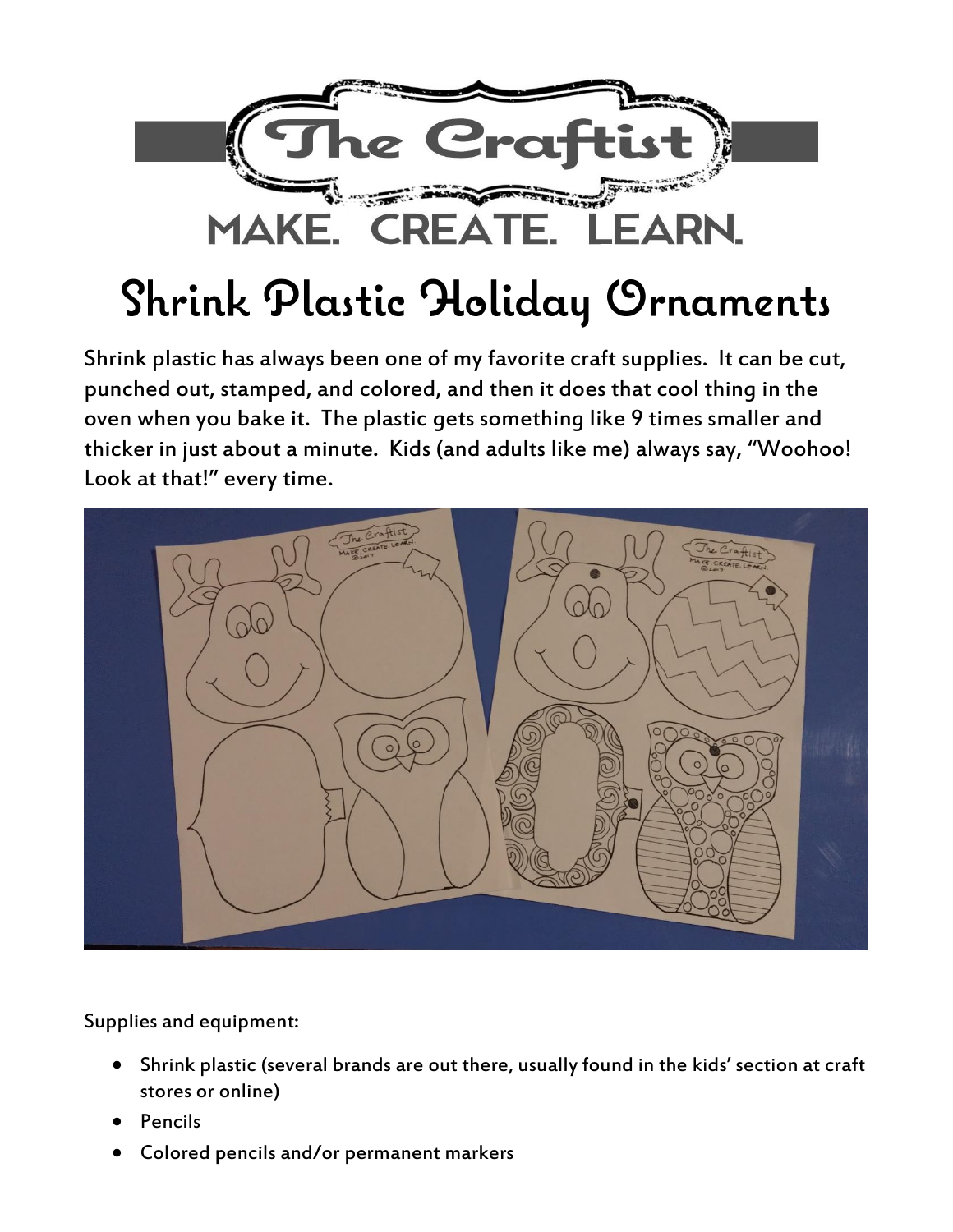- Scissors and/or large paper punches
- Single hold punch

## Instructions:

- 1. Print out the templates and trace designs onto shrink plastic. You can also draw freehand or use large ink stamps. Write and color on the rough side of the shrink plastic sheet (instead of the shiny side). Colored pencils or permanent markers work best.
- 2. Cut out the shape and punch a hole in the ornament to hang it from.
- 3. Preheat oven to 325°F. Line a baking sheet with aluminum foil, and place your ornaments on the baking sheet, making sure the pieces don't touch.
- 4. Bake for 45 seconds to 1 minute. During baking, the ornament will curl up and bend, but when it's done, it will lay flat. Remove from oven and cool completely before handling. String and hang on the Christmas tree, in the window or from your car's rearview mirror.



## Tips

- Permanent markers more vibrant; colored pencils are less messy. If you use permanent markers, take care not to smear colors while the ink dries. You can also write over colors after the background marker ink has dried. This also applies to ink from stamps.
- Start with a basic shape that is about 4-inches by 6-inches or larger; a 4 x 6 inch shape ends up about 1.5 by 2.5 inches after baking.
- Shrink plastic is a little brittle, so practice cutting out shapes.
- Remember to punch holes for hangers BEFORE you bake the shrink plastic. You can also punch holes to hang other ornaments from the main ornament (like the three circles in the last picture)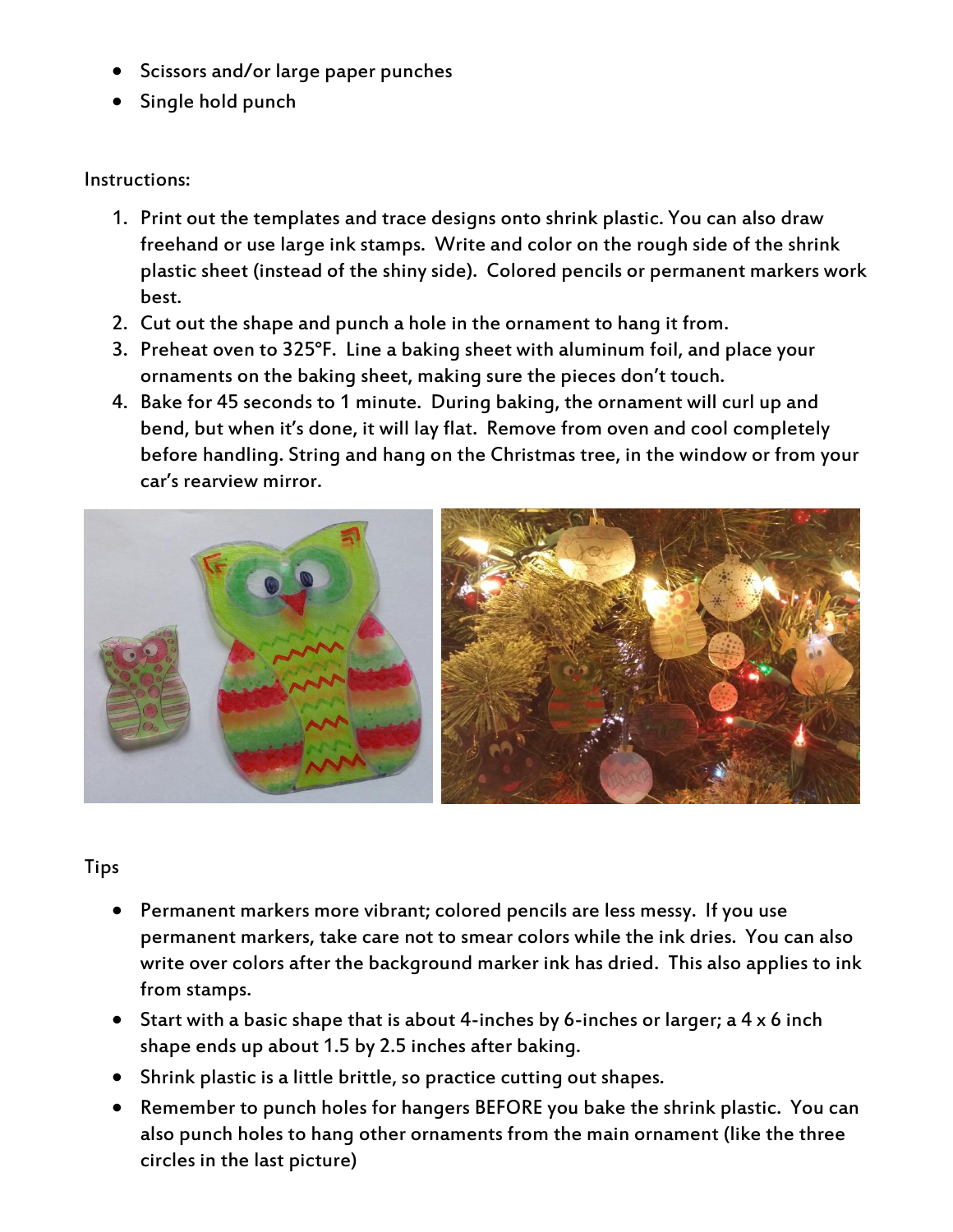